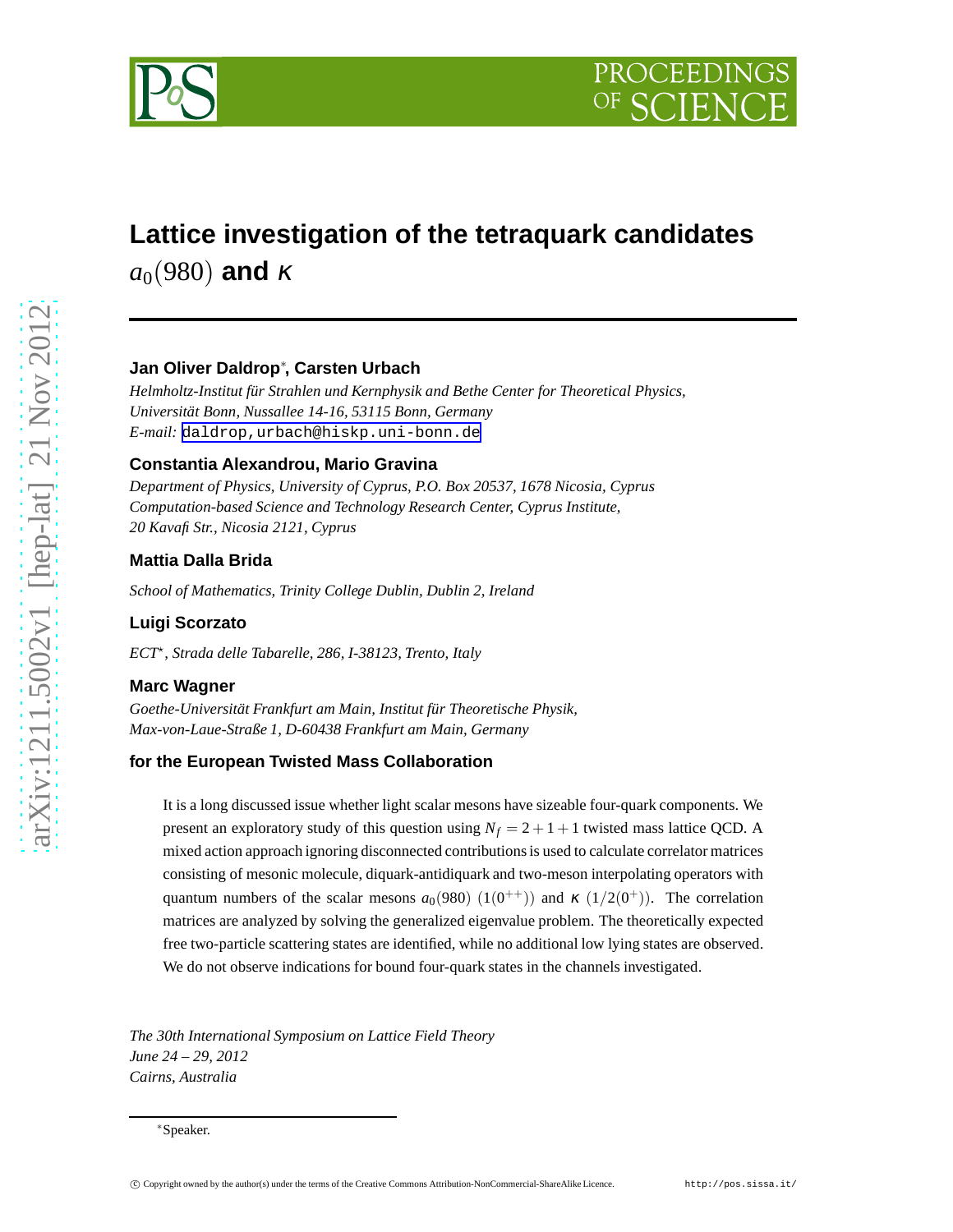# <span id="page-1-0"></span>**1. Introduction**

In this project, we perform first steps towards extracting the properties of the  $a_0(980)$  and  $\kappa$ resonances from lattice QCD.

The mass and width of an infinite volume resonance can theoretically be extracted from Euclidean lattice QCD by studying the corresponding energy levels as a function of the lattice size *L* with an extension of Lüscher's finite volume method  $[1, 2, 3, 4, 5]$  $[1, 2, 3, 4, 5]$  $[1, 2, 3, 4, 5]$  $[1, 2, 3, 4, 5]$ .

However, such an analysis is challenging because several energy levels have to be extracted from the lattice simulation with high accuracy. Therefore, we follow an exploratory approach: we perform a study of correlator matrices of four-quark operators in order to investigate whether bound four-quark states are observed in the  $a_0(980)$  or  $\kappa$  channels. Recently, in such a set-up in  $N_f = 2$ QCD, hints at bound tetraquark states in the  $\sigma$  and  $\kappa$  channels have been identified [[6](#page-6-0)].

We compute the correlator matrices in a mixed action [[7](#page-6-0), [8\]](#page-6-0) analysis of four-quark states on the lattice ignoring disconnected contributions. The goal is to answer the question whether there is a bound tetraquark or molecule state in the  $a<sub>0</sub>(980)$  or  $\kappa$  channel. Identifying such a state in addition to the free scattering states could be a hint on the nature of the corresponding resonance. Additionally, the overlap to different interpolating operators could be studied.

The lattice study is based on  $N_f = 2 + 1 + 1$  gauge configurations generated by the European Twisted Mass (ETM) Collaboration. Details on the generation of the ensembles can be found in Ref. [[9\]](#page-6-0). The analysis is performed on four ensembles with a lattice spacing of  $a \approx 0.086$  fm and pion masses between  $m_{\pi^+} \approx 280 \text{MeV}$  and  $m_{\pi^+} \approx 450 \text{MeV}$ , see Table [1](#page-2-0).

For the computation of observables we use a twisted mass discretization for the valence *s* quarks, which is different from the sea *s* quarks to avoid the problem of mixing between *s* and *c* quarks, for details cf. Refs. [\[7, 8\]](#page-6-0).

#### **2. Interpolating operators and extraction of energy levels**

To perform a four-quark analysis of  $a_0(980)$ , we compute correlators  $C_{ij}(t) = < O_i(t)O_j^{\dagger}$  $j^{\mathsf{T}}(0) >$ with interpolating operators

$$
O_i = \sum_{x} \sum_{\mu=1,2,3} \left( \bar{d}(x) \Gamma_i^{\mu} s(x) \right) \left( \bar{s}(x) \Gamma_i^{\mu} u(x) \right) \text{ for } i = 1,2,3,
$$
 (2.1)

$$
O_i = \sum_{x} \left[ \bar{d}(x) \Gamma_i \bar{s}^T(x) \right]_a \left[ s^T(x) \Gamma_i u(x) \right]_a \text{ for } i = 4, 5,
$$
 (2.2)

$$
O_6 = \sum_{x} \left( \bar{s}(x) \gamma_5 s(x) \right) \left( \bar{d}(x) \gamma_5 u(x) \right), \tag{2.3}
$$

with the γ-matrices  $\Gamma_1 = \gamma_5$ ,  $\Gamma_2^{\mu} = \gamma^{\mu}$ ,  $\Gamma_3^{\mu} = \gamma^{\mu} \gamma_5$ ,  $\Gamma_4 = C\gamma_5$ ,  $\Gamma_5 = C$ ,  $C = \gamma_0 \gamma_2$ . Due to the omission of disconnected diagrams the artificial pseudoscalar *sγ*<sub>5</sub>*s* state, which we call  $η_s$  in the following, will be relevant for the calculation. To ensure the correct identification of the  $\eta_s \pi$  state, we explicitly included the operator  $O_6$ .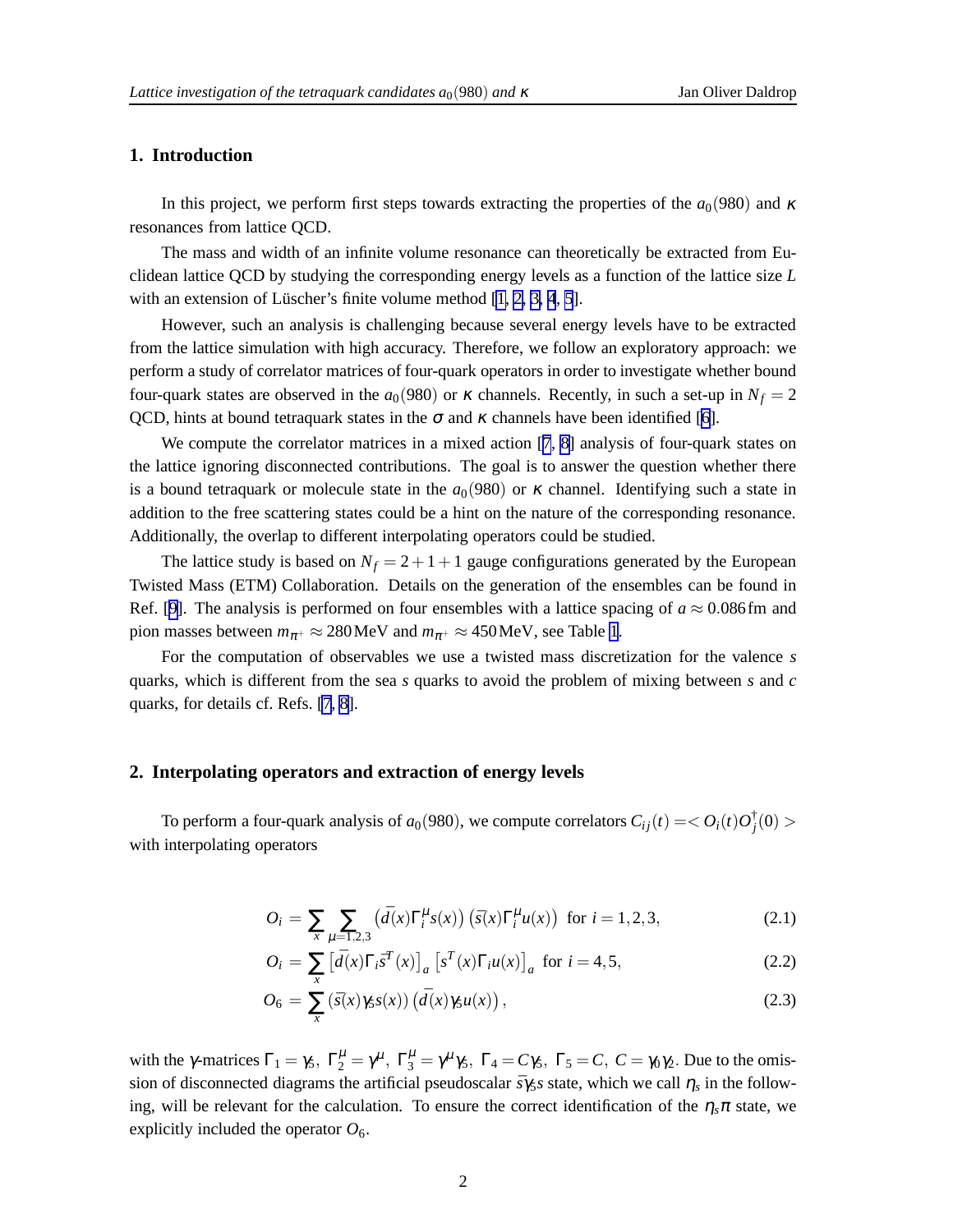<span id="page-2-0"></span>

| ensemble |      | all    | $a\mu_{\sigma}$ | $a\mu_{\delta}$ | L/a | $N_{\text{conf}}$ | smearing   |
|----------|------|--------|-----------------|-----------------|-----|-------------------|------------|
| A30.32   | 1.90 | 0.0030 | 0.150           | 0.190           | 32  | 672               | <b>APE</b> |
| A40.20   | 1.90 | 0.0040 | 0.150           | 0.190           | 20  | 500               | none       |
| A40.24   | 1.90 | 0.0040 | 0.150           | 0.190           | 24  | 1259              | <b>APE</b> |
| A80.24   | 1.90 | 0.0080 | 0.150           | 0.190           | 24  | 1225              | APE.       |

**Table 1:** The input parameters of the ensembles used in this project, the number of configurations and the smearing type employed.

For further clarification of the nature of the examined states, the two-meson operators

$$
O_7 = \sum_{x} \left( \bar{d}(x) \gamma_5 s(x) \right) \sum_{y} \left( \bar{s}(y) \gamma_5 u(y) \right), \tag{2.4}
$$

$$
O_8 = \sum_{x} (\bar{s}(x)\gamma_5 s(x)) \sum_{y} (d(y)\gamma_5 u(y))
$$
\n(2.5)

are studied as well (on a single ensemble).

In order to extract energy levels from the correlator matrices, we solve the generalized eigenvalue problem (GEVP) [[3](#page-6-0), [10, 11](#page-6-0)]. However, due to the presence of pairs of pseudoscalar meson states  $|M_1| >$  and  $|M_2| >$  coupling to our operators according to  $|M_1|O_j|M_2| > \neq 0$  problems arise: one of the two mesons can travel forward the other backward in time, severely complicating the analysis of our correlators. To avoid these problems, we restrict the analysis to  $t \leq T/4$ and  $T - t \leq T/4$ , because the single-meson contributions are not relevant for sufficiently small *t* (or  $T - t$ ). For a more detailed discussion we refer to an upcoming publication and to the Refs. [[6](#page-6-0), [12](#page-6-0), [13](#page-6-0)]. Excited state contributions are taken into account by performing two-mass fits to the eigenvalues of interest.

#### **3. Results**

#### **3.1** *a*<sub>0</sub>(980): four-quark and two-particle operators, a single ensemble

We start by discussing  $a_0(980)$   $(I(J^{PC}) = 1(0^{++}))$  results obtained using ensemble A40.20 (cf. Table 1). This ensemble with rather small spatial extent ( $L \approx 1.72$  fm) is particularly suited to distinguish two-particle states with relative momentum from states with two particles at rest and from possibly existing  $a_0(980)$  four-quark states (the former have a rather large energy because one quantum of momentum is  $p_{\text{min}} = 2\pi/L \approx 720 \text{MeV}$ .

Figure [1a](#page-3-0) shows effective mass plots from a  $2 \times 2$  correlation matrix with a  $K\bar{K}$  molecule operator  $O_1$  (see equation [\(2.1\)](#page-1-0)) and a diquark-antidiquark operator  $O_4$  [\(2.2\)](#page-1-0). The corresponding two plateaus are around  $1000 \,\text{MeV}$  and, therefore, consistent both with a possibly existing  $a_0(980)$ four-quark state and with two-particle  $K + \bar{K}$  and  $\eta_s + \pi$  states, where both particles are at rest.

Increasing this correlation matrix to  $4 \times 4$  by adding two-particle  $K + \bar{K}$  and  $\eta_s + \pi$  operators (equations (2.4) and (2.5)) yields the effective mass plot shown in Figure [1](#page-3-0)b. The same two low-lying states are resolved, however, with significantly better quality. Two additional states are observed, whose plateaus are around  $1500 \text{MeV} - 2000 \text{MeV}$ . From this  $4 \times 4$  analysis we conclude the following: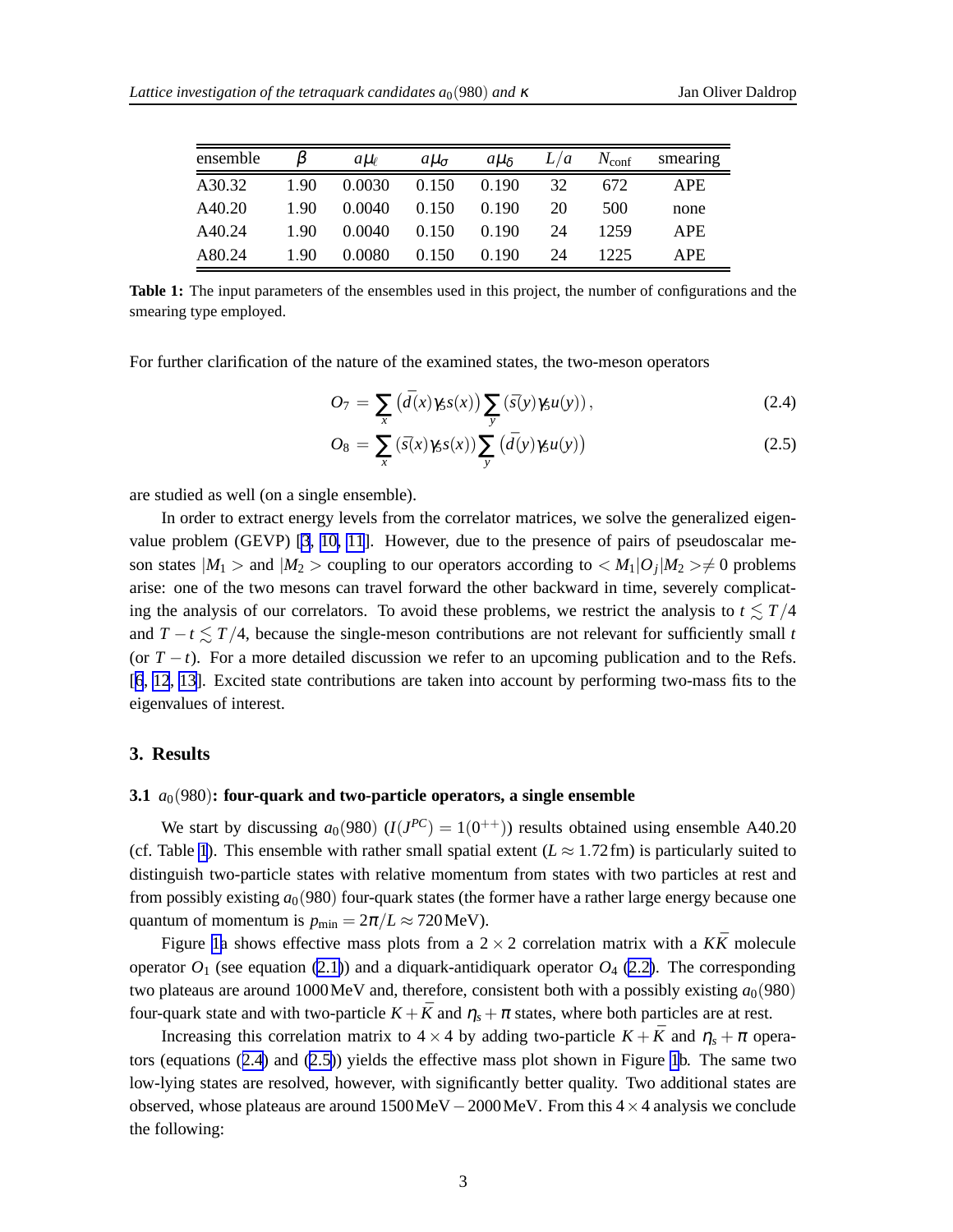<span id="page-3-0"></span>

**Figure 1:**  $a_0(980)$  sector, A40.20 ensemble. (a) Effective masses as functions of the temporal separation,  $2 \times 2$  correlation matrix (local operators: *KK* molecule, diquark-antidiquark). Horizontal lines indicate the expected two-particle  $K + \bar{K}$  and  $\eta_s + \pi$  energy levels. **(b)**  $4 \times 4$  correlation matrix (local operators: *KK*<sup> $\overline{K}$  molecule, diquark-antidiquark, two-particle  $K + \overline{K}$ , two-particle  $\eta + \pi$ ). **(c)**, **(d)** Squared eigenvector</sup> components of the two low-lying states from **(b)** as functions of the temporal separation.

1. We do not observe a third low-lying state around 1000MeV, even though we provide operators, which are of four-quark type as well as of two-particle type. This suggests that the two low-lying states are the expected two-particle  $K + \bar{K}$  and  $\eta_s + \pi$  states, while no additional stable  $a<sub>0</sub>(980)$  four-quark state does exist in the A40.20 ensemble.

2. The effective masses of the two low-lying states are of much better quality in Figure 1b than in Figure 1a. We attribute this to the two-particle  $K + \bar{K}$  and  $\eta_s + \pi$  operators, which presumably create larger overlap to those states than the four-quark operators. This in turn confirms the interpretation of the two low-lying states as two-particle states.

3. To investigate the overlap in a more quantitative way, we show the squared eigenvector components of the two low-lying states in Figure 1c and Figure 1d (cf. Ref. [[8](#page-6-0)] for a more detailed discussion of such eigenvector components). Clearly, the lowest state is of  $\eta_s + \pi$  type, whereas the second lowest state is of  $K + \bar{K}$  type. On the other hand, the two four-quark operators are essentially irrelevant for resolving those states. These eigenvector plots give additional strong support of the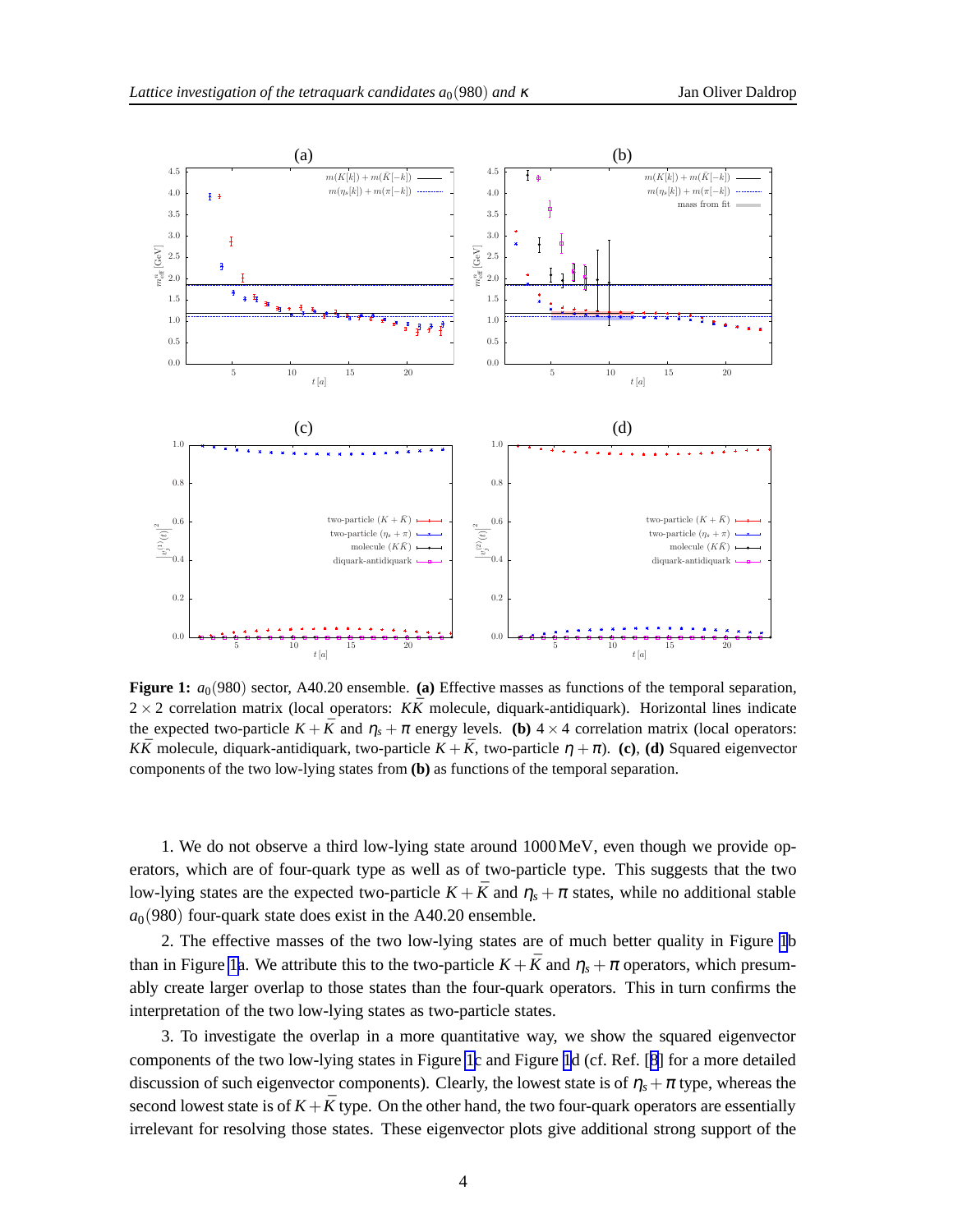<span id="page-4-0"></span>above interpretation of the two low lying states as two-particle states.

4. The estimated energy levels of two-particle excitations with one relative quantum of momentum are consistent with the effective mass plateaus of the second and third excitation in Figure [1b](#page-3-0).

Figure [1a](#page-3-0) and Figure [1b](#page-3-0) also demonstrate that two-particle states can be resolved by four-quark operators, i.e. two-particle operators are not necessarily needed, to extract the full spectrum. Since we are mainly interested in possibly existing states with a strong four-quark component, we restrict the correlation matrices computed for other ensembles to four-quark operators.

#### **3.2**  $a_0(980)$ : four-quark operators, many ensembles

We have analyzed the three additional ensembles listed in Table [1](#page-2-0) with respect to  $a_0(980)$  in a similar way as explained in the previous subsection. The main difference is that this time we exclusively use four-quark operators, but no two-particle operators. To be able to resolve more than two low-lying states, we use the operators  $O_1$  to  $O_6$ .

An effective mass plot for the A30.32 ensemble (cf. Table [1](#page-2-0)) is shown in Figure 2 together with the expected energy levels of the relevant two-particle states and the masses extracted by fits. The effective mass plots for the other ensembles will be shown in an upcoming publication.

On a qualitative level our findings agree for all ensembles, i.e. are as reported in the previous subsection: there are always two low-lying states, whose masses are consistent with the expected masses of the two-particle  $K+\bar{K}$  and  $\eta_s+\pi$  states; higher excitations (the third, forth, etc. extracted state) are in all cases significantly heavier and consistent with two-particle excitations with one relative quantum of momentum.



**Figure 2:** Effective masses as functions of the temporal separation for the  $a_0(980)$  and  $\kappa$  sector for the A30.32 ensemble. Horizontal lines indicate the expected two-particle  $K + \bar{K}$  and  $\eta_s + \pi$  energy levels. Additionally, the masses extracted from fits are included.

#### **3.3** <sup>κ</sup>**: four-quark operators, many ensembles**

The analysis for the  $\kappa$  sector  $(I(J^P) = 1/2(0^+))$  closely parallels the analysis of the  $a_0(980)$ sector presented above. We consider  $5 \times 5$  correlation matrices containing a  $K\pi$  molecule operator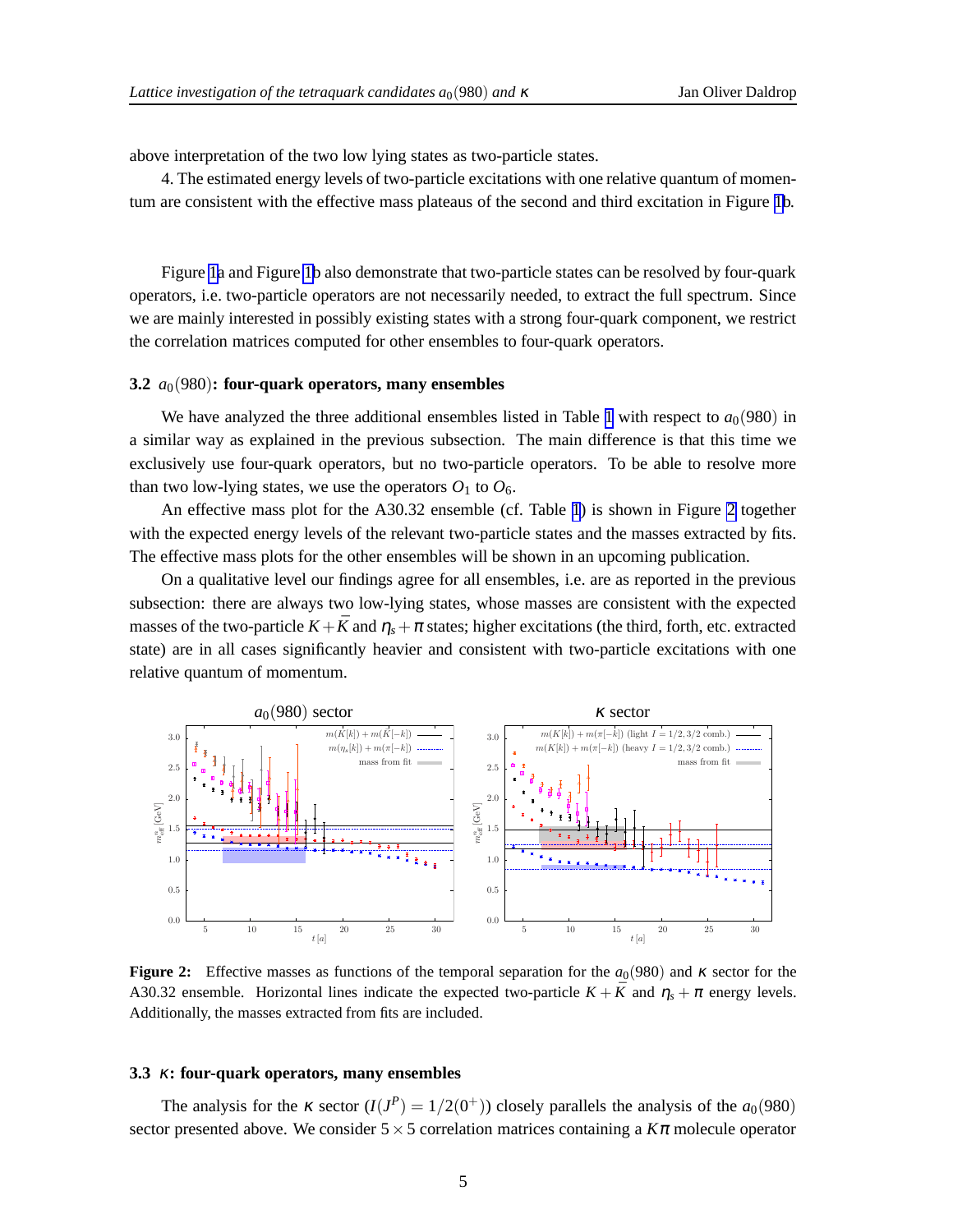analogue to  $O_1$  and further operators corresponding to  $O_2$  to  $O_5$  with the appropriate valence quark content, so that our operators are essentially identical to those considered in Ref. [\[6\]](#page-6-0).

In twisted mass lattice QCD the isospin *I* is not a quantum number. Therefore, it is not sufficient to only resolve  $I = 1/2$  two-particle  $K + \pi$  states. One has to take into account also mixing with  $I = 3/2$  two-particle  $K + \pi$  states, i.e. it is necessary to resolve these low-lying two-particle states at the same time (details will be discussed in an upcoming publication).

An effective mass plot for the A30.32 ensemble is shown in Figure [2](#page-4-0) together with the expected energy levels of two-particle  $K + \pi$  states and the masses extracted by fits. While effective mass plateaus are consistent with these expected two-particle energy levels, there is no indication of any additional low lying state, i.e. of a possibly existing bound four-quark  $\kappa$  state. While this is suggested by experimental data, it contradicts the findings of the similar recent lattice study of  $\kappa$ [[6](#page-6-0)].

#### **4. Summary and Outlook**

We computed the low-lying spectrum in the  $a_0(980)$  and  $\kappa$  sectors by employing trial states designed to have a substantial overlap with both two-particle and possibly existing tetraquark states. With our ensembles, we did not see additional states beside those that can be identified with the expected two-particle spectrum. The next states appear roughly consistent with excitations of the first quantum of momentum  $(2\pi/L)$  on top of those thresholds. This is somewhat difficult to rec-oncile with the additional state found in Ref. [\[6\]](#page-6-0) in the  $\kappa$  channel, despite the rather similar lattice setups.

We find that the low lying spectrum has essentially exclusively overlap to two-particle trial states. This suggests that the states that we see are, indeed, the expected two-particles states at the threshold and not tightly bound states either of molecular type or diquark-antidiquark type.

These conclusions can be strengthened by studying more volumes, by introducing twisted boundary conditions [[14\]](#page-6-0) and by studying further trial states of different type. As for the latter, it will be crucial to combine four quarks with traditional quark-antiquark operators including disconnected diagrams. As for the volume dependence, we plan to use the finite volume formulae of Lüscher [[1](#page-6-0), [2, 3, 4](#page-6-0), [5](#page-6-0)] and their extensions to multiple channels developed in Refs. [\[15, 16](#page-6-0), [17](#page-6-0), [18](#page-6-0)]. At present, our limited number of volumes is insufficient for such an analysis. Corresponding computations are in progress.

#### **Acknowledgments**

It is a great pleasure to thank Akaki Rusetsky for many enlightening discussions. We also acknowledge helpful discussions with Vladimir Galkin and Vincent Mathieu. We thank Konstantin Ottnad for providing analysis code. Furthermore, we like to thank the Jülich Supercomputing Centre (JSC) and AuroraScience for support and computation time, and we are grateful for the support by the ETM Collaboration and by the DFG via the Sino-German CRC 110. M.G. was supported by the Marie-Curie European training network ITN STRONGnet grant PITN-GA-2009-238353. M.D.B. warmly thanks the support and hospitality of the AuroraScience project, ECT\*, and the University of Cyprus, where part of this work was carried out. M.W. acknowledges support by the Emmy Noether Programme of the DFG (German Research Foundation), grant WA 3000/1-1. This